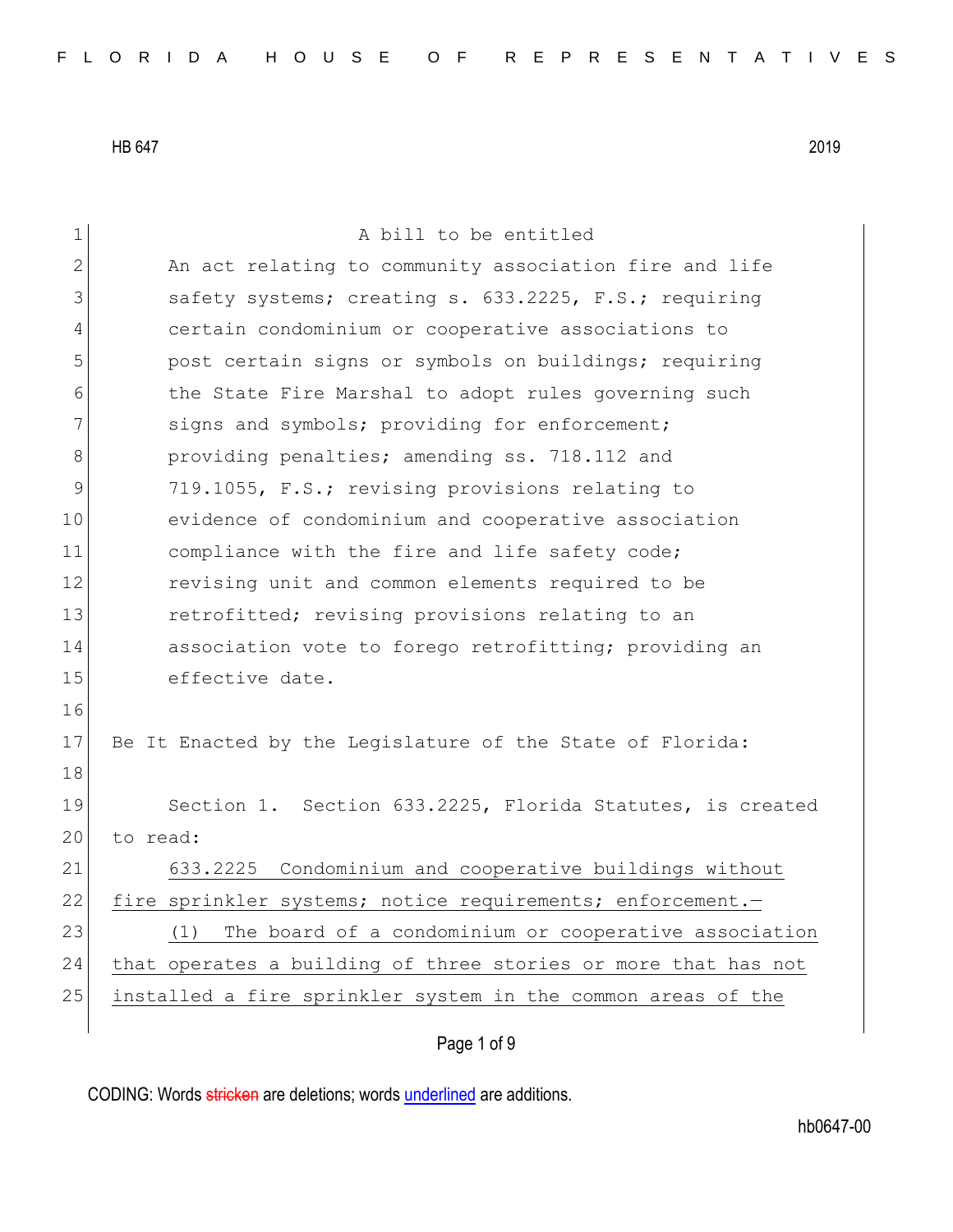| FLORIDA HOUSE OF REPRESENTATIVES |  |  |  |  |  |  |  |  |  |  |  |  |  |  |  |  |  |  |  |  |  |  |  |  |  |  |
|----------------------------------|--|--|--|--|--|--|--|--|--|--|--|--|--|--|--|--|--|--|--|--|--|--|--|--|--|--|
|----------------------------------|--|--|--|--|--|--|--|--|--|--|--|--|--|--|--|--|--|--|--|--|--|--|--|--|--|--|

26 building shall mark the building with a sign or symbol approved

HB 647 2019

27 by the State Fire Marshal in a manner sufficient to warn persons 28 conducting fire control and other emergency operations of the 29 lack of a fire sprinkler system in the common areas. 30 (2) The State Fire Marshal shall: 31 (a) Ensure that the dimensions and placement of the sign 32 or symbol do not diminish the aesthetic appearance of the 33 building; and 34 (b) Adopt rules necessary to implement the provisions of 35 this section, including, but not limited to: 36 1. The dimensions and color of such sign or symbol. 37 2. The time within which the condominium or cooperative 38 buildings without fire sprinkler systems shall be marked as 39 required by this section. 40 3. The location on each condominium or cooperative 41 building without a fire sprinkler system where such sign or 42 symbol must be posted. 43 (3) The State Fire Marshal, and local fire officials in 44 accordance with s. 633.118, shall enforce this section. An 45 association that fails to comply with the requirements of this 46 section is subject to penalties as provided in s. 633.228. 47 Section 2. Paragraph (l) of subsection (2) of section 48 718.112, Florida Statutes, is amended to read: 49 718.112 Bylaws.— 50 (2) REQUIRED PROVISIONS.—The bylaws shall provide for the

Page 2 of 9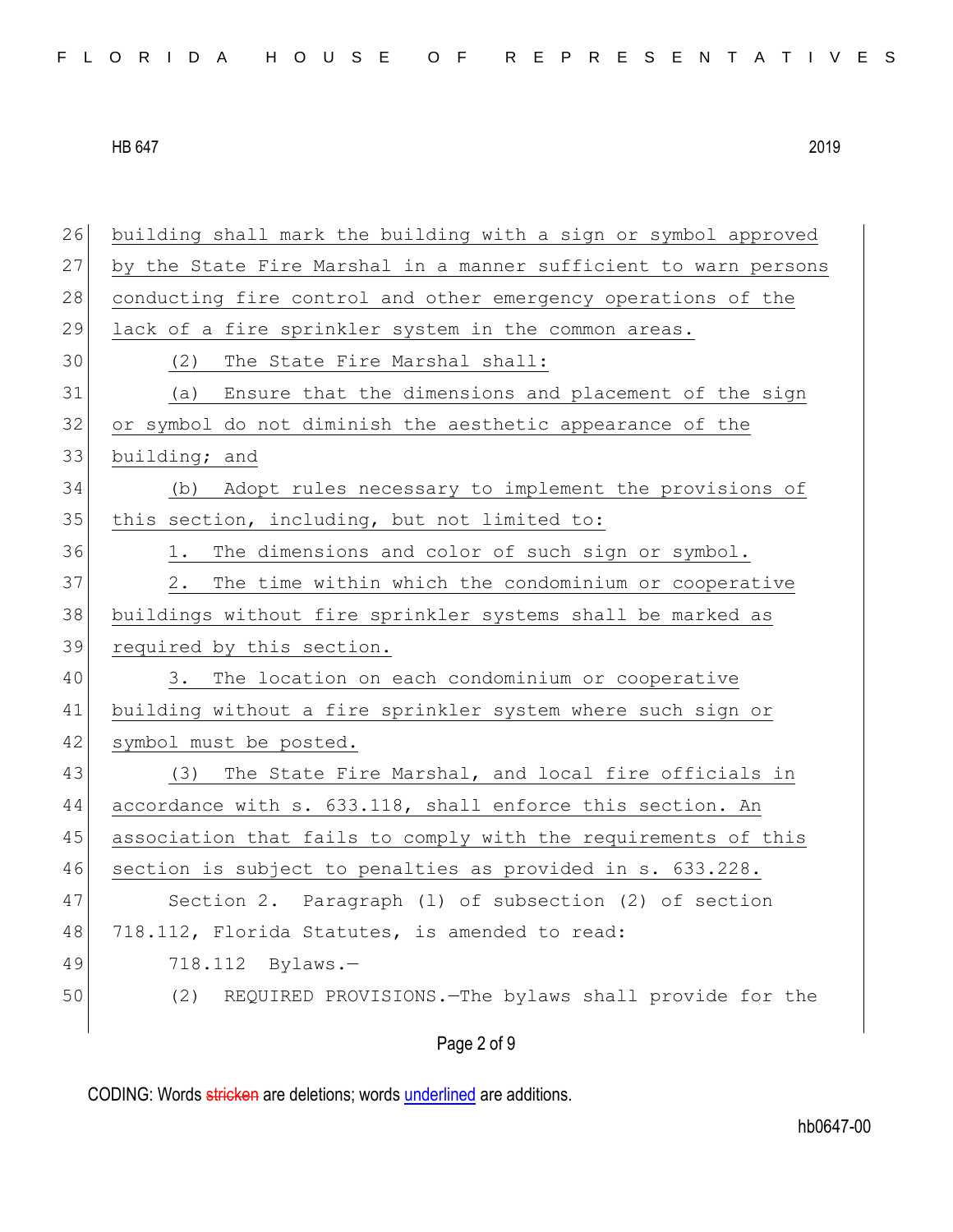51 following and, if they do not do so, shall be deemed to include 52 the following:

53 (l) Certificate of compliance.—A provision that a 54 certificate of compliance from a licensed electrical contractor,  $55$   $\sigma$  electrician, or professional engineer may be accepted by the 56 association's board as evidence of compliance of the condominium 57 units with the applicable fire and life safety code must be 58 included. Notwithstanding chapter 633 or of any other code, 59 statute, ordinance, administrative rule, or regulation, or any 60 interpretation of the foregoing, an association, residential  $61$  condominium, or unit owner is not obligated to retrofit the 62 common elements, association property, or units of a residential 63 condominium with a fire sprinkler system or other engineered 64 life safety system in a building that is 75 feet or less in 65 height. There is no obligation to retrofit for a building 66 greater than 75 feet in height, calculated from the lowest level 67 of fire department vehicle access to the floor of the highest 68 occupiable story, has been certified for occupancy by the 69 applicable governmental entity if the unit owners have voted to 70 forego such retrofitting by the affirmative vote of two-thirds  $a$ 71 matority of all voting interests in the affected condominium. 72 There is no requirement that owners in condominiums of 75 feet 73 or less conduct an opt-out vote and such condominiums are exempt 74 from fire sprinkler or other engineered life safety 75 retrofitting. The preceding sentence is intended to clarify

## Page 3 of 9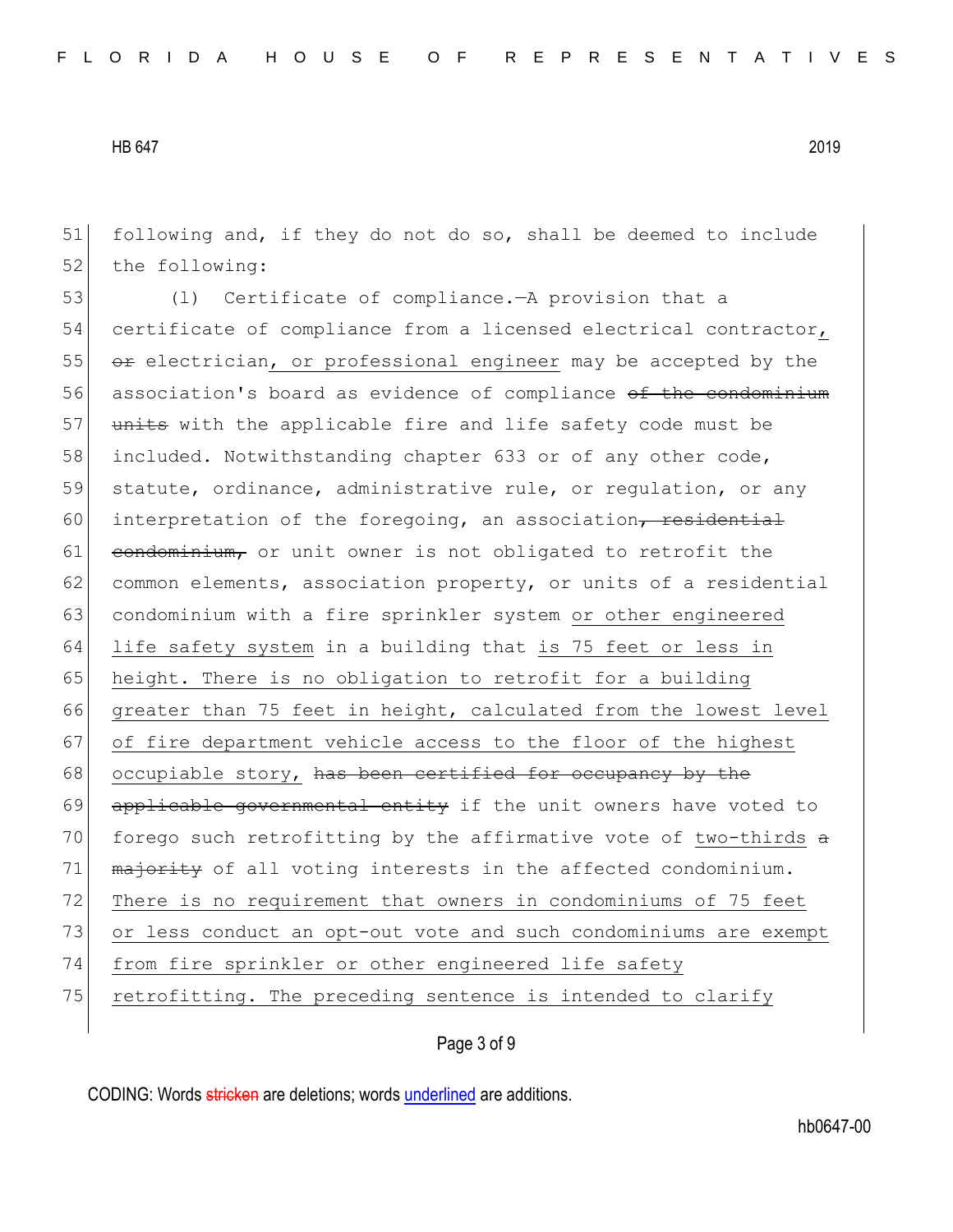76 existing law. The local authority having jurisdiction may not 77 require completion of retrofitting with a fire sprinkler system 78 or other engineered life safety system before January 1, 2023 79  $2020$ . By December 31, 2019 2016, an a residential condominium 80 association that operates a residential condominium that is not 81 in compliance with the requirements for a fire sprinkler system 82 or other engineered life safety system and has not voted to 83 forego retrofitting of such a system must initiate an 84 application for a building permit for the required installation 85 with the local government having jurisdiction demonstrating that 86 the association will become compliant by December 31, 2022 2019.

87 1. A vote to forego required retrofitting may be obtained 88 by limited proxy or by a ballot personally cast at a duly called 89 membership meeting, or by execution of a written consent by the 90 member, or by electronic voting, and is effective upon recording 91 a certificate executed by an officer or agent of the association 92 attesting to such vote in the public records of the county where 93 the condominium is located. When an opt-out vote is to be 94 conducted at a meeting, the association shall mail or hand 95 deliver to each unit owner written notice at least 14 days 96 before the membership meeting in which the vote to forego 97 retrofitting of the required fire sprinkler system or other 98 engineered life safety system is to take place. Within 30 days 99 after the association's opt-out vote, notice of the results of 100 the opt-out vote must be mailed or hand delivered to all unit

## Page 4 of 9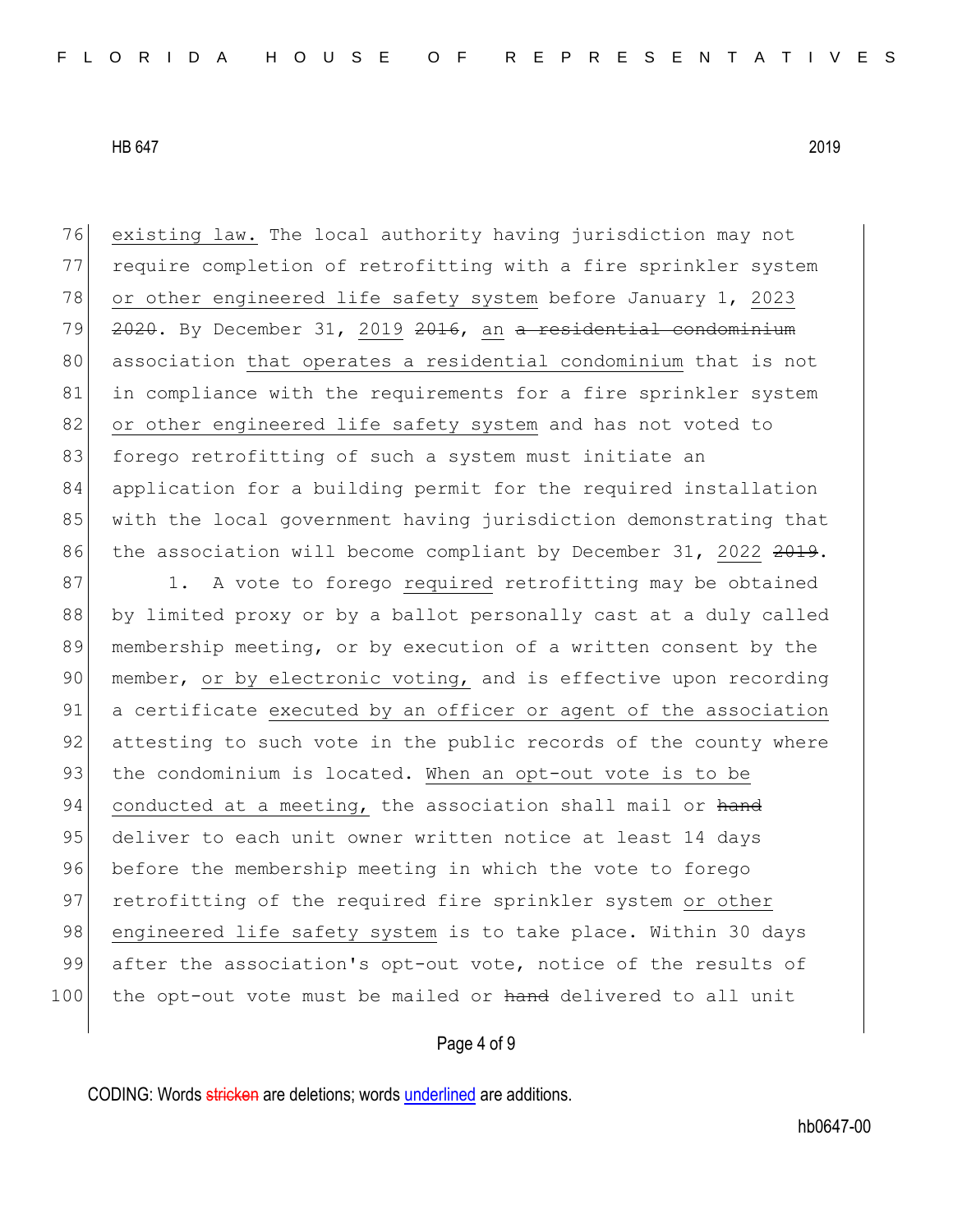101 owners. Evidence of compliance with this notice requirement must 102 be made by affidavit executed by the person providing the notice 103 and filed among the official records of the association. Failure 104 to provide timely notice to unit owners does not invalidate an 105 otherwise valid opt-out vote if notice of the results is 106 provided to the owners. After notice is provided to each owner, 107 a copy must be provided by the current owner to a new owner 108 before closing and by a unit owner to a renter before signing a 109 lease.

110 2. If there has been a previous vote to forego 111 retrofitting, a vote to require retrofitting may be obtained at 112 a special meeting of the unit owners called by a petition of at 113 least 10 percent of the voting interests or by a majority of the 114 board of directors. The approval of two-thirds of all voting 115 interests in the affected condominium is required to require 116 retrofitting. Such a vote may only be called once every 3 years. 117 Notice shall be provided as required for any regularly called 118 meeting of the unit owners, and must state the purpose of the 119 meeting. Electronic transmission may not be used to provide 120 notice of a meeting called in whole or in part for this purpose.

121 3. As part of the information collected annually from 122 condominiums, the division shall require condominium 123 associations to report the membership vote and recording of a 124 certificate under this subsection and, if retrofitting has been 125 undertaken, the per-unit cost of such work. The division shall

#### Page 5 of 9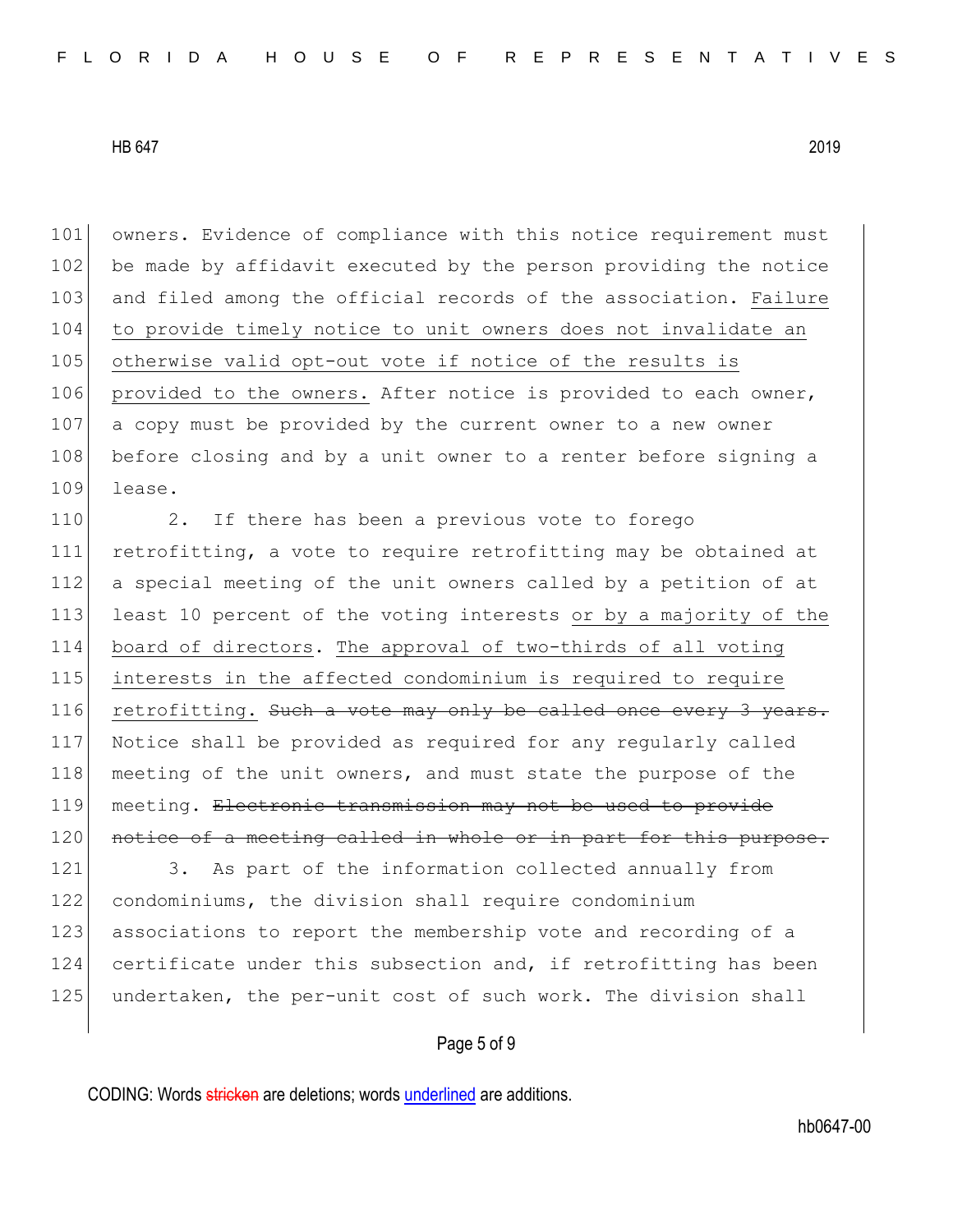126 annually report to the Division of State Fire Marshal of the 127 Department of Financial Services the number of condominiums that 128 have elected to forego retrofitting. Compliance with this 129 administrative reporting requirement does not affect the 130 validity of an opt-out vote. 131 4. Notwithstanding s. 553.509, a residential association 132 may not be obligated to, and may forego the retrofitting of, any 133 improvements required by s. 553.509(2) upon an affirmative vote 134 of a majority of the voting interests in the affected 135 condominium. 136 5. The provisions of this paragraph do not apply to 137 timeshare condominium associations, which shall be governed by 138 s. 721.24. 139 Section 3. Subsection (5) of section 719.1055, Florida 140 Statutes, is amended to read: 141 719.1055 Amendment of cooperative documents; alteration 142 and acquisition of property. $-$ 143 (5) The bylaws must include a provision whereby a 144 certificate of compliance from a licensed electrical contractor, 145  $\sigma$  electrician, or professional engineer may be accepted by the 146 association's board as evidence of compliance of the cooperative 147 units with the applicable fire and life safety code. 148 (a)1. Notwithstanding chapter 633 or any other code, 149 statute, ordinance, administrative rule, or regulation, or any 150 interpretation of the foregoing, an association a cooperative or

Page 6 of 9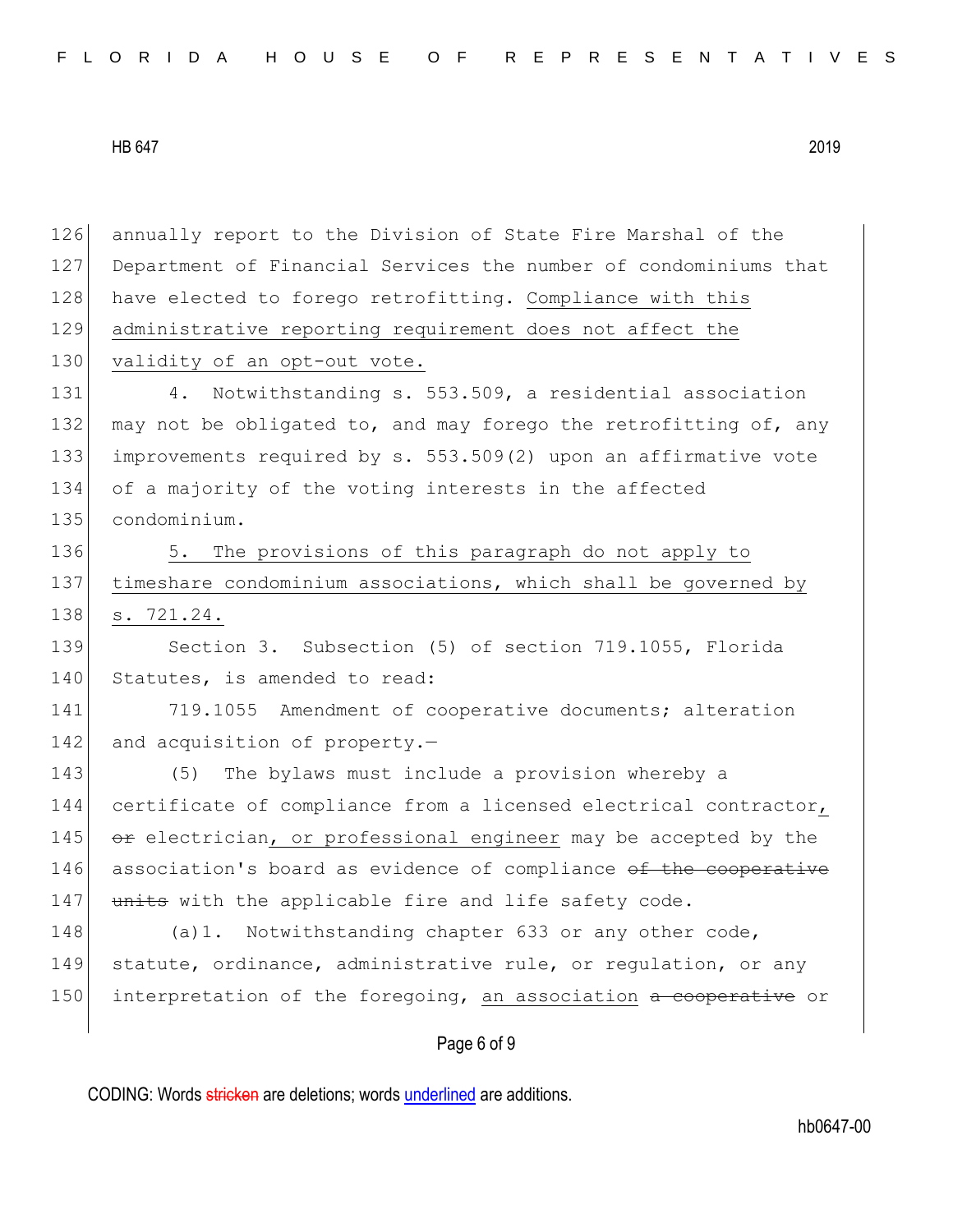151 unit owner is not obligated to retrofit the common elements or 152 units of a residential cooperative with a fire sprinkler system

HB 647 2019

153 or other engineered life safety system in a building that is 75 154 feet or less in height. There is no obligation to retrofit for a 155 building greater than 75 feet in height, calculated from the 156 lowest level of fire department vehicle access to the floor of 157 the highest occupiable story, has been certified for occupancy 158 by the applicable governmental entity if the unit owners have 159 voted to forego such retrofitting by the affirmative vote of 160 two-thirds a majority of all voting interests in the affected 161 cooperative. There is no requirement that owners in cooperatives 162 of 75 feet or less conduct an opt-out vote and such cooperatives 163 are exempt from fire sprinkler or other engineered life safety 164 retrofitting. The preceding sentence is intended to clarify 165 existing law. The local authority having jurisdiction may not 166 require completion of retrofitting with a fire sprinkler system 167 or other engineered life safety system before January 1, 2023 168 the end of 2019. By December 31, 2019  $2016$ , a cooperative that 169 is not in compliance with the requirements for a fire sprinkler 170 system or other engineered life safety system and has not voted 171 to forego retrofitting of such a system must initiate an 172 application for a building permit for the required installation 173 with the local government having jurisdiction demonstrating that 174 the cooperative will become compliant by December 31, 2022 2019.

175 2. A vote to forego required retrofitting may be obtained

## Page 7 of 9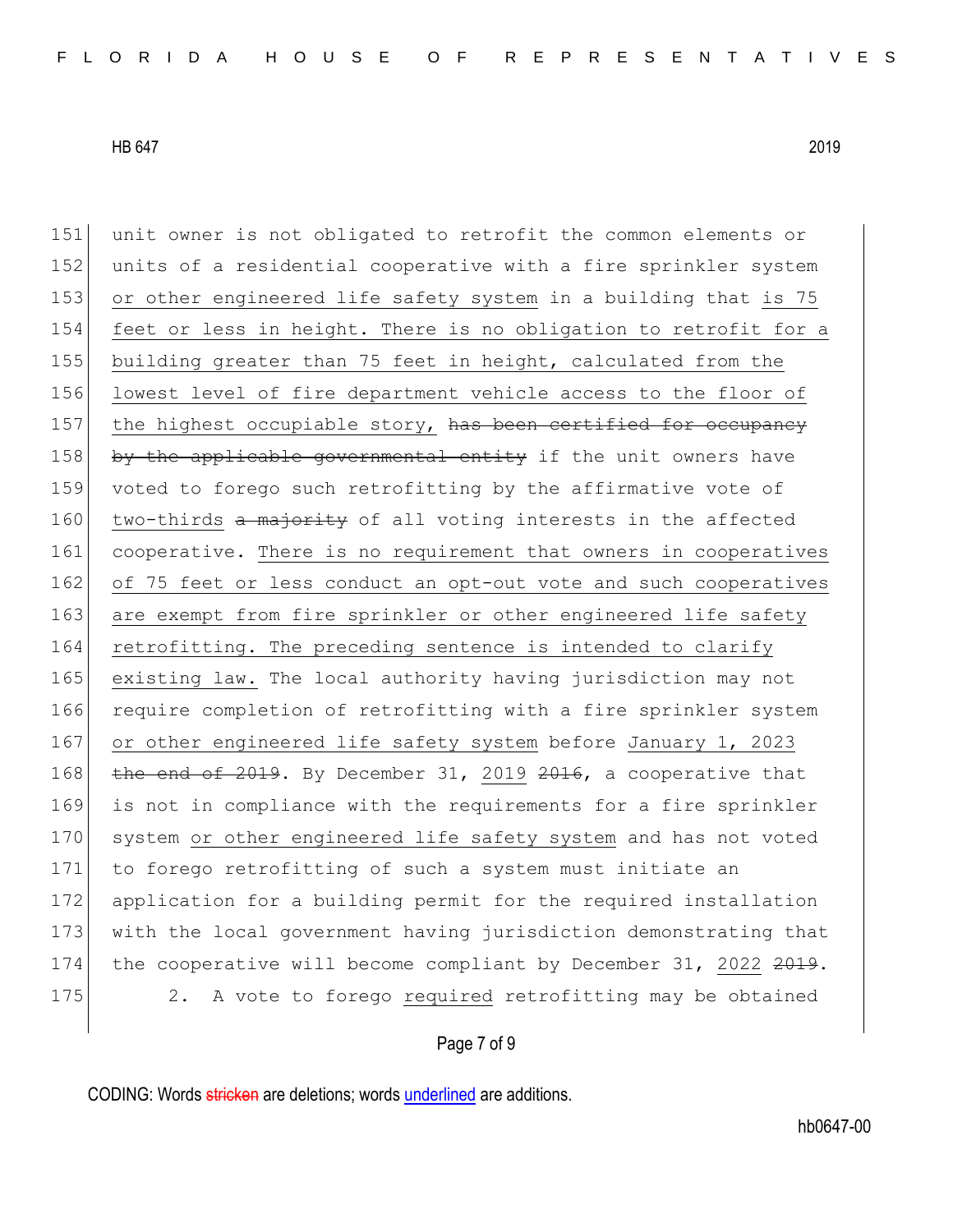176 by limited proxy or by a ballot personally cast at a duly called 177 membership meeting, or by execution of a written consent by the 178 member, or by electronic voting, and is effective upon recording 179 a certificate executed by an officer or agent of the association 180 attesting to such vote in the public records of the county where 181 the cooperative is located. When the opt-out vote is to be 182 conducted at a meeting, the cooperative shall mail or hand 183 deliver to each unit owner written notice at least 14 days 184 before the membership meeting in which the vote to forego 185 retrofitting of the required fire sprinkler system or other 186 engineered life safety system is to take place. Within 30 days 187 after the cooperative's opt-out vote, notice of the results of 188 the opt-out vote must be mailed or hand delivered to all unit 189 owners. Evidence of compliance with this notice requirement must 190 be made by affidavit executed by the person providing the notice 191 and filed among the official records of the cooperative. Failure 192 to provide timely notice to unit owners does not invalidate an 193 otherwise valid opt-out vote if notice of the results is 194 provided to the owners. After notice is provided to each owner, 195 a copy must be provided by the current owner to a new owner 196 before closing and by a unit owner to a renter before signing a 197 lease.

198 (b) If there has been a previous vote to forego 199 retrofitting, a vote to require retrofitting may be obtained at 200 a special meeting of the unit owners called by a petition of

# Page 8 of 9